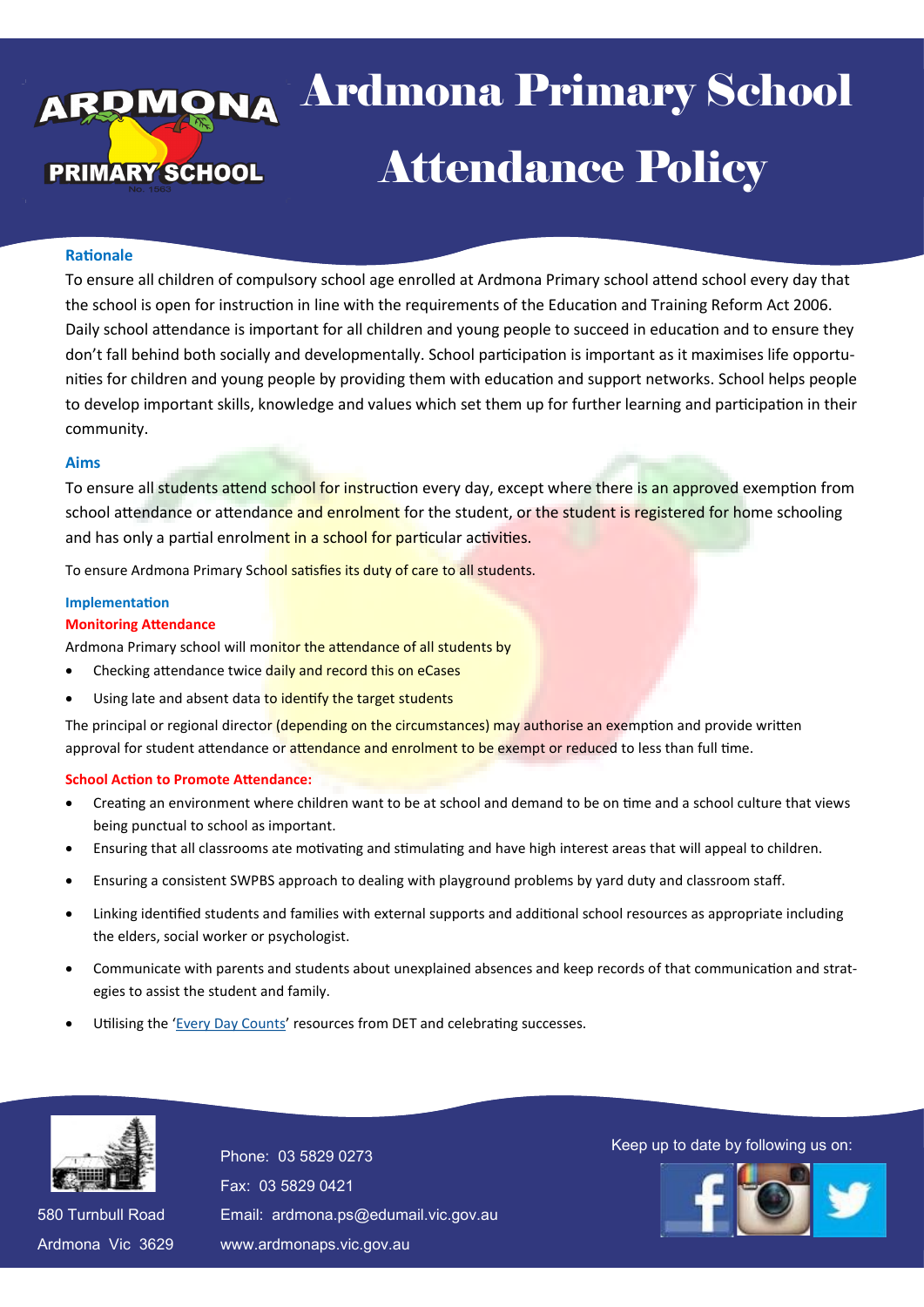# **Authorised Absences**

In general, it is expected that absences would be excused for:

- medical and dental appointments, where out of hours appointments are not possible or not appropriate
- bereavement or attendance at the funeral of a relative or friend of the student, including a student required to attend Sorry Business
- school refusal, if a plan is in place with the parent to address causes
- cultural observance, if the parent notifies the school in advance
- family holidays, where the parent notifies the school in advance and the student completes any Student Absence Learning Plan agreed by the school, student and parents.
- Principals have delegated authority from the Minister to approve applications for temporary exemption from school attendance for periods of up to one calendar month. Parents/caregivers should apply in writing and principals should also advise approvals and non-approvals on school letterhead. Copies of such advices are to be retained in school files, together with applications, and are to be made available to appropriate department officers as required.

#### **Prolonged or frequent unauthorised absences**

- The leadership in consultation with the teacher will complete the NEV region Attendance support, Early Intervention and Strategy checklist and then consult a School Attendance Officer for further action.
- School Attendance Officers can then issue a School Attendance Notice top the parent giving the opportunity to provide a reasonable excuse for the absences or, where necessary, nominate the parent responsible for the absences. Failure to comply with this Notice may result in the issue of an Infringement Notice, which carries with it a penalty of approximately \$70.

## **Communication with Parents/Guardians**

- Showing concern for students who are absent—ask them and their parents where they were and supply work missed.
- Phone contact with parents/guardians if their child has been absent for 2 or more days.
- Parents are requested to provide written explanation for all student absences. For absences where there is no exemption in place, the parent/guardian must provide an explanation on each occasion to the school. The school will determine if the explanation provided is a reasonable excuse for the purposes of the parent meeting their responsibilities under the Education and Training Reform Act 2006.
- At the end of each term the parents of any student who has 3 or more unexplained absences will be contacted in writing and asked for an explanation for the absences.
- The school will keep copies of communication with parents about their absenteeism.
- Publishing absence data in the Annual Report to the school community is available on the school website.
- Newsletter and website articles promoting attendance.
- Learning new sheets about curriculum plans and special activities.
- uEducateUs/Sentral alerts about learning activities
- uEducateUs/Sentral allows the capacity for reporting absences

## **Positive Rewards for Attendance**

Recognising students achieving 100% attendance on a regular basis, at whole school assemblies.



580 Turnbull Road 580 Turnbull Road Ardmona Vic 3629 Ardmona Vic 3629 Fax: 03 5829 0421 Fax: 03 5829 0421 Email: ardmona.ps@edumail.vic.gov.au Email: ardmona.ps@edumail.vic.gov.au www.ardmonaps.vic.gov.au www.ardmonaps.vic.gov.au

Thone: 03 5829 0273<br>Phone: 03 5829 0273